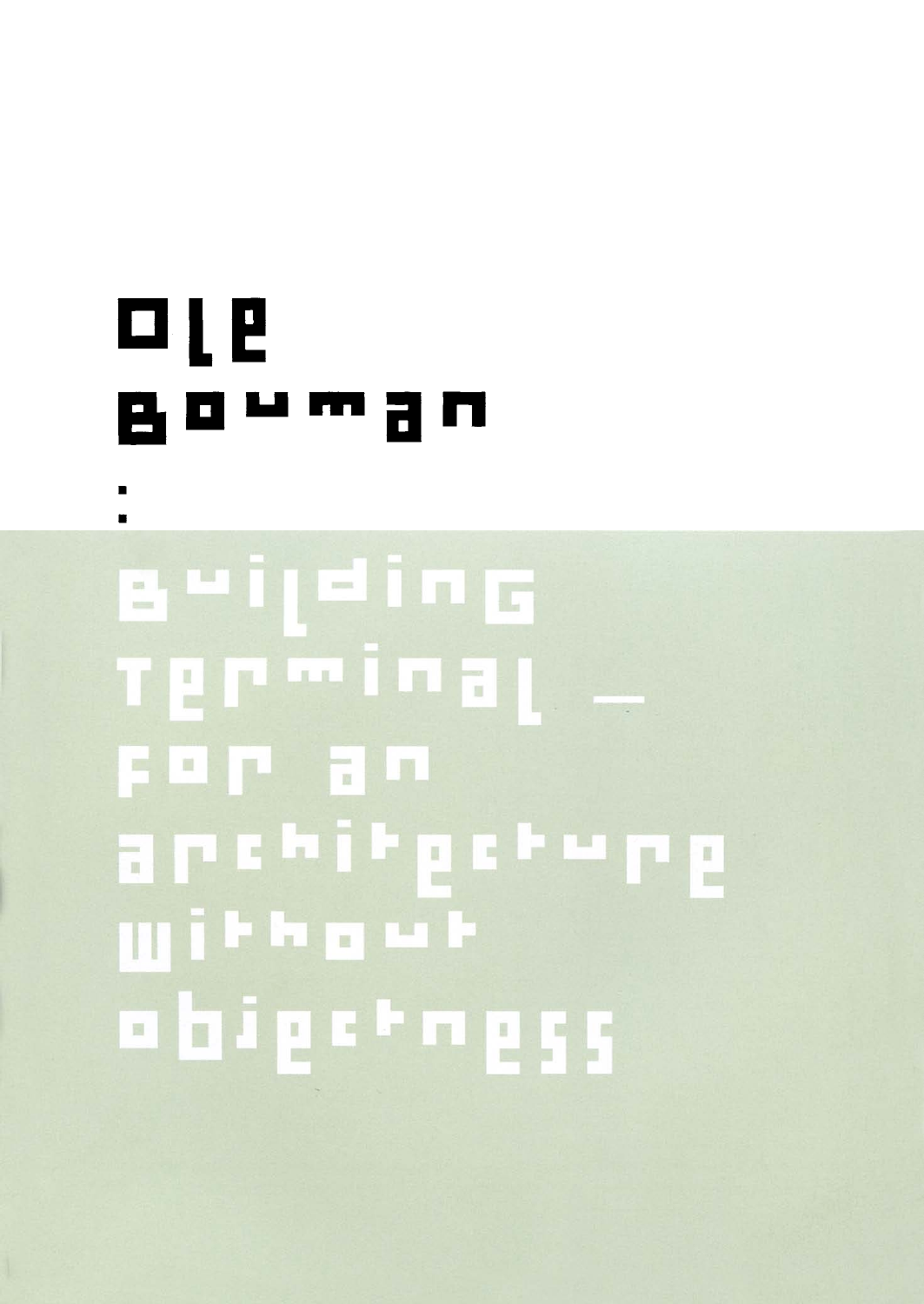# **BUILDING TERMINAL \_ FOR AN ARCHITECTURE WITHOUT OBJECTNESS**

### **Introduction**

Many people think that the new media are pushing architecture into the role of helpless victim. It can only stand by and watch how millions of people are spending more and more of their valuable time in digital surroundings; they no longer need architecture as the backdrop to the important moments of their lives. On top of this, the role of permanent carrier of cultural meaning has lapsed. The mother of the arts is becoming a marginal phenomenon. Others take a more optimistic view of things. As far as they are concerned, the only interesting architecture is computergenerated architecture. In this essay I will explore the fertile area between these two extremes.

#### **Three Attitudes to the New Media**

The key question for the coming years is whether architecture will succeed in developing other strategies besides the rationalization of existing practice. What other options are there apart from cost-cutting and streamlining? Equally important is the question of whether potential new strategies will in fact constitute genuine alternatives within the practice of building. Will creative innovation at the conceptual level really get a look-in? In any event, for this to happen designers must not merely take note of the new technology but also seek out its creative potential. Rather than automatically adjusting to current practice, they should adjust current practice where necessary to the new ideas. In this way architecture is able to conquer a new field of activity in a digital era. It can produce environments we have as yet barely encountered. It can create experiences we have never had before. It

can also organize itself in a way that challenges professional certitudes and makes the existing role play look hopelessly oldfashioned.

Before going into the nature of the new environments and experiences, we must first pause to consider the artistic mentality necessary for their creation. In order to be able to intervene actively in the development of the new media an architect must be adequately equipped mentally. A key element of this question of mentality is the relationship with technology itself. In architecture, as in other areas, it is possible to distinguish three broad attitudes to the new media. The first is the negative attitude where people stubbornly stick to the old familiar way of working and simply ignore the cultural significance of the new media. At best, since the computer has become indispensable for drawing, they will employ someone to take care of this side of the business. The whiz kid as alibi for not making any substantive changes. The architecture continues to look the same as ever.

The second attitude is that of an unabashed surrender to the hype in which the new media are lauded with quasireligious fervor as architecture's saviors. The design identity of these architects is synonymous with their use of the computer. In the final analysis, they are asked only by virtue of their reputation as a computer apostle, a preacher of the digital gospel. However versatile their designs, it is above all their use of the computer that attracts attention. For those who adopt this attitude it is then only a small step to restrict themselves voluntarily to this stance. Eventually, they can talk of nothing else. At which point a true community of faith is born.

Finally there is the pragmatic attitude in which the two domains are seen side by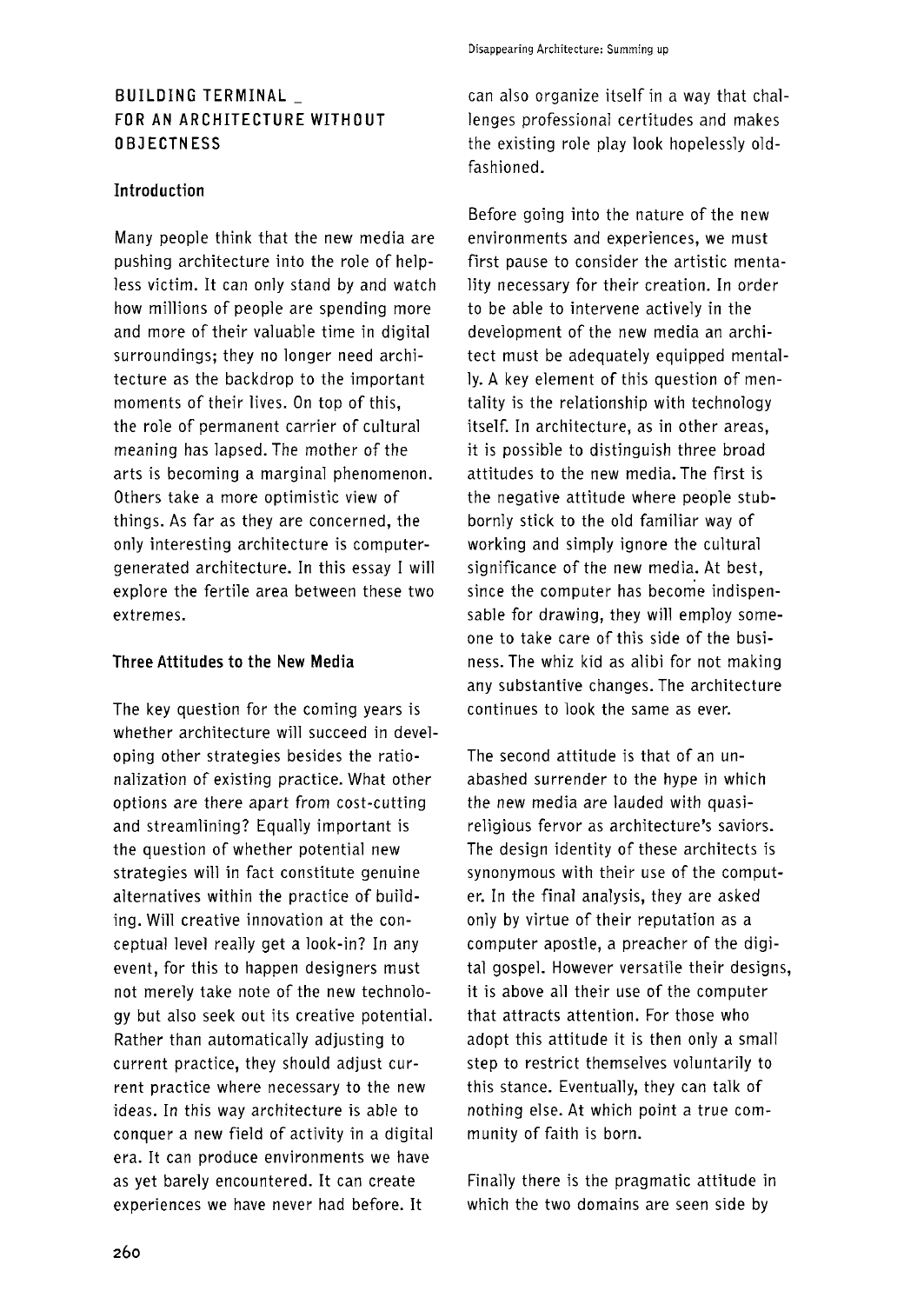Bouman: Building Terminal \_For an Architecture without Objectness

side, as two parallel worlds. Such pragmatists have no difficulty accepting the existence of virtual reality, of digital networks, and they are also prepared to use the computer for the design of architecture. At the same time, however, they stick to the production of a physical, analog world, appropriate to the functions we have always known and adapted to the physical movements we have always made. Even if the entire office is computerized, the benefits of the new technology are barely if at all conceptualized and as such taken into account in the designs. Media remain what they are: means. Nothing more.

## **Hybrid Environments**

There is, however, a fourth attitude possible. Something that has so far received much less attention is the possibility of allowing the physical and virtual domains to merge, of integrating them. By refusing to let oneself be reduced to either a wornout dinosaur or a stressed-out cybernaut, a whole range of innovative possibilities capable of injecting architecture with enormous vitality comes into view. It is a matter of crossing the analog and digital worlds, of hybrid environments that can no longer be classified as one thing or the other. The behavior of such worlds is similarly hybrid, consisting partly of biological and physical reactions, partly of cybernetic acts appropriate to a cyborgian existence. The environmental quality of such a hybrid world can never again be reduced to the typical architectural parameters that have stood us in good stead for centuries. All previous architectural definitions, from Vitruvius to Peter Eisenman, run up against their limits here.

Beauty and functionality and solidity, tectonic and cladding, program and meaning, all these old concepts acquire a new connotation. The task is to chart the architec-

tural potential of a digital world, not in spite of, not instead of, not even alongside, but in the physical world. This I will do by exploring the concept of architecture conceived as terminal. As such it is still a building, an object. But it is also

a computer, an interface. As a nodal point in a wider communication network.

What if architecture were to become no more than a prop for a display or projection screen? If the separation between its two main functions, shelter and symbol, were to become definitive and the sheltering function were to divest itself of any iconographic ambition and withdraw behind the exterior? What would remain of architecture as we know it if spatial expression were to become a mere adjunct and all designing capacity and visual intelligence were to be put into directing the surface? Would architecture survive if the entire tectonic tradition of construction and making connections were to vanish as a source of design inspiration in favor of the visual story for architecture when any of its buildings can be animated and transformed by projections and electronic displays? What is left of architecture if our architectural "sign" language is no longer etched in stone?

In the past, architecture also needed sunlight in order to be seen. As soon as darkness fell it lost its shape and substance. Its meaning vanished, cloaked in shadows. Even when it became fashionable to spotlight monumental buildings, it was above all the building as volume, as object, that was emphasized. Out of the nocturnal gloom there suddenly rises up a majestic object, a representative of the realm of things, that must try to last until dawn until the invention of neon light. Nearly everyone has memories of the flashing lights of Times Square, Shinjuko, Piccadilly Circus or Place Pigalle. These places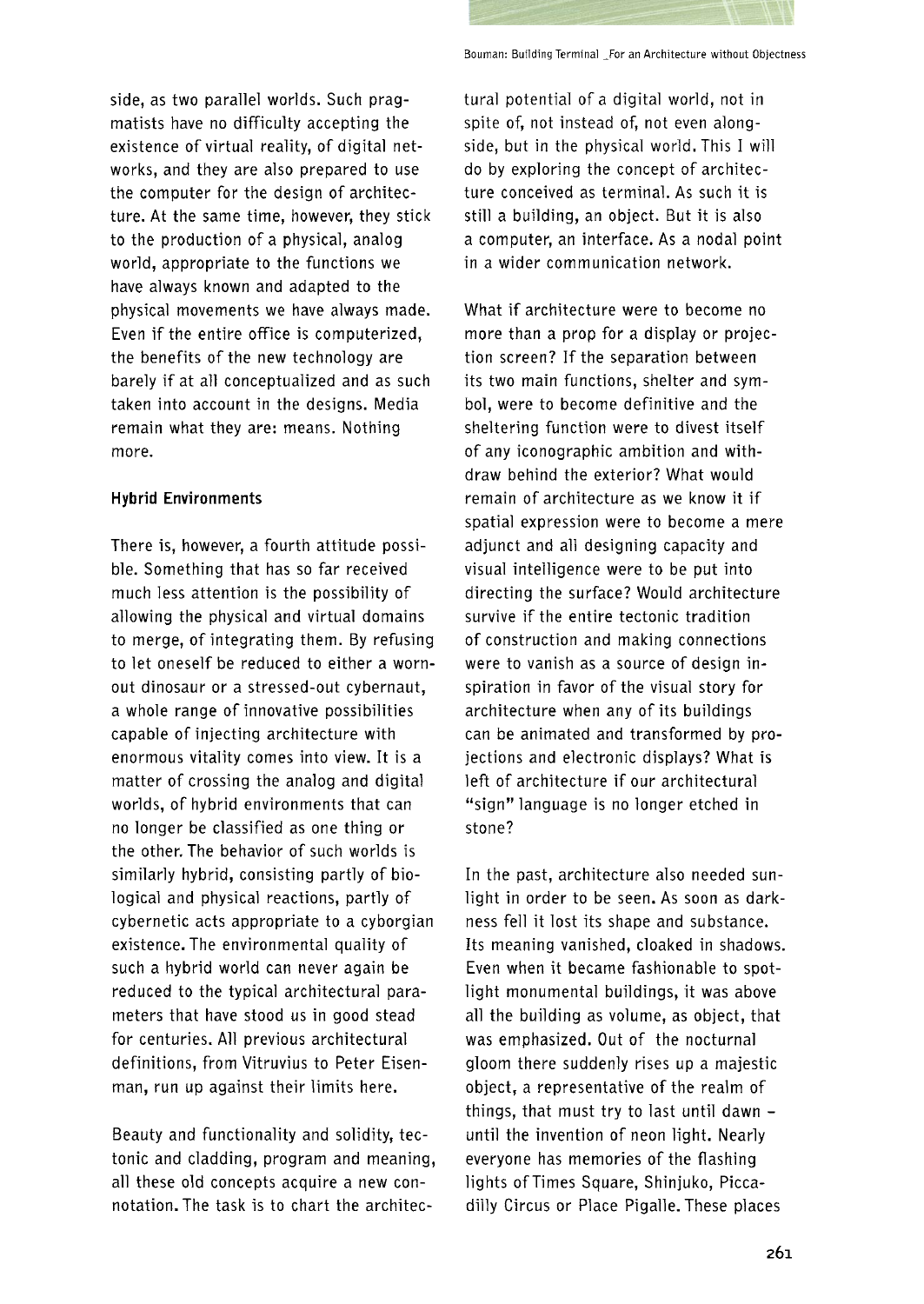provided the defining images of the metropolis at night. Simple light-switching circuits strung along the upper edge of urban elevations created a deliriously metropolitan atmosphere that owed virtually nothing to the materiality of the architecture. The absolute acme of such urban animation (partly because of countless famous film scenes) is the Strip at Las Vegas. The ultimate funfair. But neon signs are only part of its story nowadays. Entire virtual edifices are contrived by means of lighting effects. Gigantic Jumbotron and Napcom displays dominate the scene. The best the visual display industry has to offer is on show here. And it is growing all the time. Ever larger LCD and magma screens. Ever finer resolution, ever sharper pictures. And although a surface of around 2x3 m quickly runs into millions of dollars in production and management costs, the price of hardware looks set to fall. Facades and walls could be brought to life by designers and provided with a new, dynamic iconography. Now that a good deal of public life is conducted indoors, in shopping malls or car parks, the game can continue by day. No longer must the use of light in architecture wait for nightfall.

## **A New Role for Architecture**

At first glance, it would seem that these developments need not really affect architecture. They could remain an addition, a revitalization. But of course there is something far more fundamental going on here. It concerns a new role for architecture in a pervasive visual culture where the mass media have less and less need of the enclosure of the box (TV, cinema). The audio-visual media continue to find new outlets in the city. For the static nature of architecture, bound up as it is with concepts like foundations, durability, inertia and tradition, this has serious implications. Mobilization, which has long had

society in its grip, is now impinging upon the material environment. When stationary objects are visually animated they lose their objectness, their fixity. However sturdy their construction may still be, they appear to be moving. It looks as if we have here the next step in the rich history of parallax manipulation.

Where the baroque played the game of convex and concave and investigated the *trompe l'œil*, where neo-classicism discovered the mirror, where 19th-century engineering made a hero of the freestanding structure, where modernism turned the free facade and the free ground plan into ideology, we are now on the threshold of a new development in the psychological game of spatial design. For this new spatial effect the physical space is no longer strictly necessary, although duplication has its attractions. The great leap consists of uncoupling spatial perception and architectural structure. Now that really is "lite" architecture. In addition to striving after ever lighter structures, transparent and translucent walls and gravity-defying, curvilinear forms, architecture can now, via film, become truly immaterial. Contours fade, forms become fluid. The relationship between human beings and architecture is no longer polar or dialectical, but "immersive." You can quite literally be swallowed up in it... Who will be the first architect to win the Oscar or Golden Palm for best director?

## **Building as Terminal**

I offer you the following scenario. Suppose that architects were to incorporate video walls and projections in their initial sketch designs. Suppose that in their negotiations with the client, investment by the likes of Fuji, Coca-Cola or Lucky Strike, by Sharp, Zeiss Ikon or Polaroid, by Silicon Graphics or Alias WaveFront, could be calculated in their budgets from the start. It might then